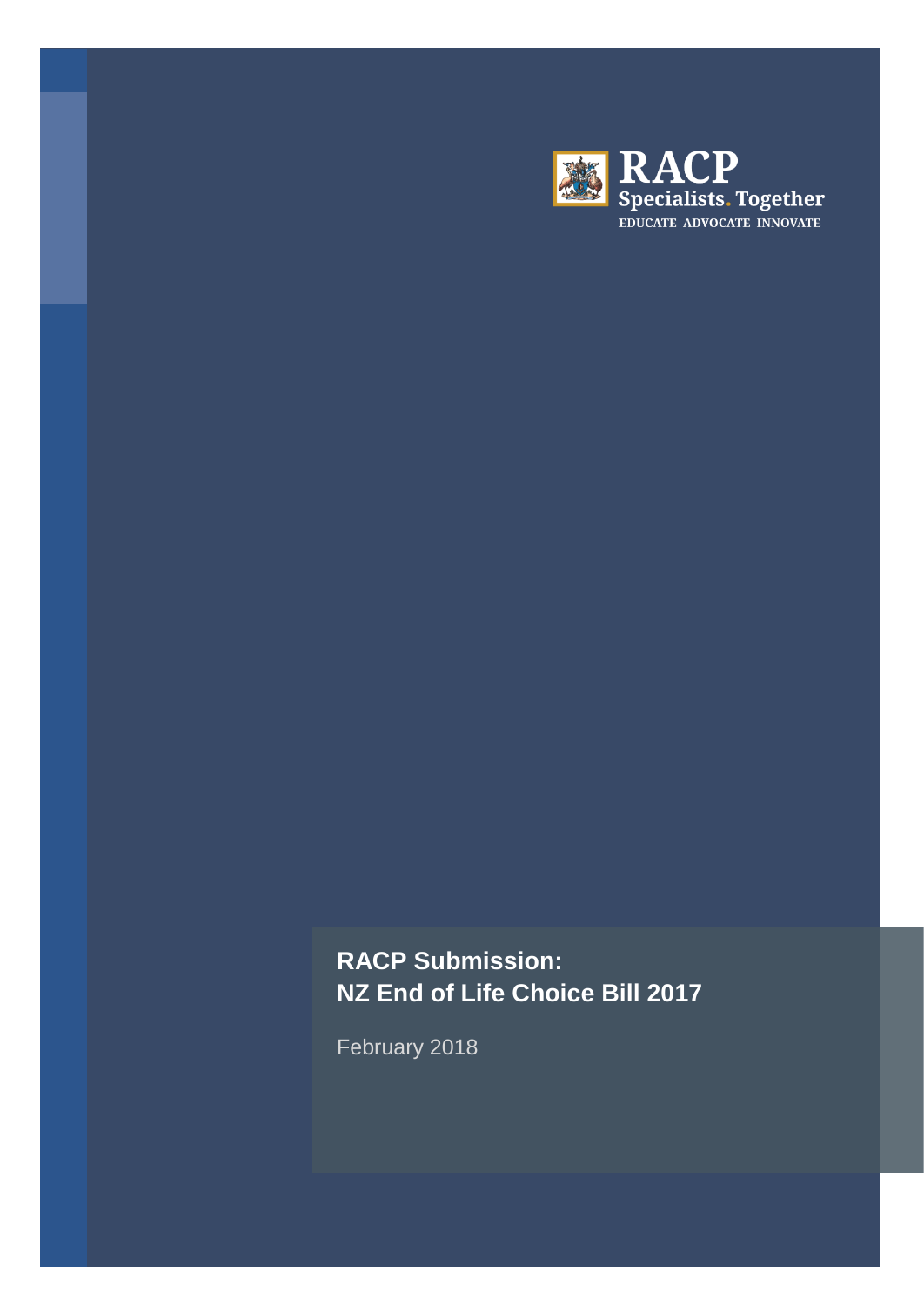# **Introduction**

The Royal Australasian College of Physicians (RACP) welcomes the opportunity to submit feedback on the End of Life Choice Bill 2017 ("the Bill"). **Our submission should not be taken to mean that the RACP supports the intention of the Bill.** 

The RACP works across more than 40 medical specialties to educate, innovate and advocate for excellence in health and medical care. Working with our senior members, the RACP trains the next generation of specialists, while playing a lead role in developing world best practice models of care. We also draw on the skills of our members, to develop policies that promote a healthier society. By working together, our members advance the interest of our profession, our patients and the broader community.

There is diverse opinion within the RACP membership on medical assistance in dying. The RACP is currently developing a cross-College position statement on the provision of medical assistance in dying. While this policy work is underway, the New Zealand RACP has consulted with Members and College bodies to inform this submission. We anticipate the publication of the RACP's position statement on medical assistance in dying in 2018.

The purpose of our submission is to:

- 1. Provide feedback on the concerning aspects of the Bill,
- 2. Highlight the impact that the introduction of the scheme would have on physician practise in New Zealand, and
- 3. Highlight the impact on the person, bereaved whānau, carers, and other health professionals.

Key issues observed in this Bill are that:

- The RACP has a concern about the lack of detail contained in the Bill.
- The RACP has a concern about the role of the medical practitioner
- The RACP are concerned about the potential impacts on vulnerable patients and populations, which will be difficult to adequately safeguard against.

# **Terminology**

### *Medical Assistance in Dying*

In this submission, the term "medical assistance in dying" refers to the following treatment provided at the request of a patient by a medical practitioner or those with appropriate prescribing rights, and includes:

- The prescription or supply of a lethal drug which a competent patient self-administers without further assistance; or
- The administration of a lethal drug to a competent patient requesting assistance to die.

The following are not considered to be medical assistance in dying and are well-established end of life practices:

- Refusing life-sustaining treatments: Patients with capacity have the right to refuse treatment including the provision of medically assisted nutrition and/or hydration.
- Withholding or withdrawing treatments that are not benefiting the patient: physicians have a duty to consider the benefits and harms of any treatments including the provision of medically assisted nutrition and/or hydration before instituting them. The benefits and harms of ongoing treatment should also be regularly reviewed.
- Providing appropriate palliative sedation to manage refractory symptoms.
- Titrating medical treatment to relieve symptoms even if it may have the perceived potential to hasten death.

Whilst treatment intended to relieve symptoms could foreseeably hasten death (although this may not be an inevitable consequence), this is not the prescriber's intent but a secondary consequence. The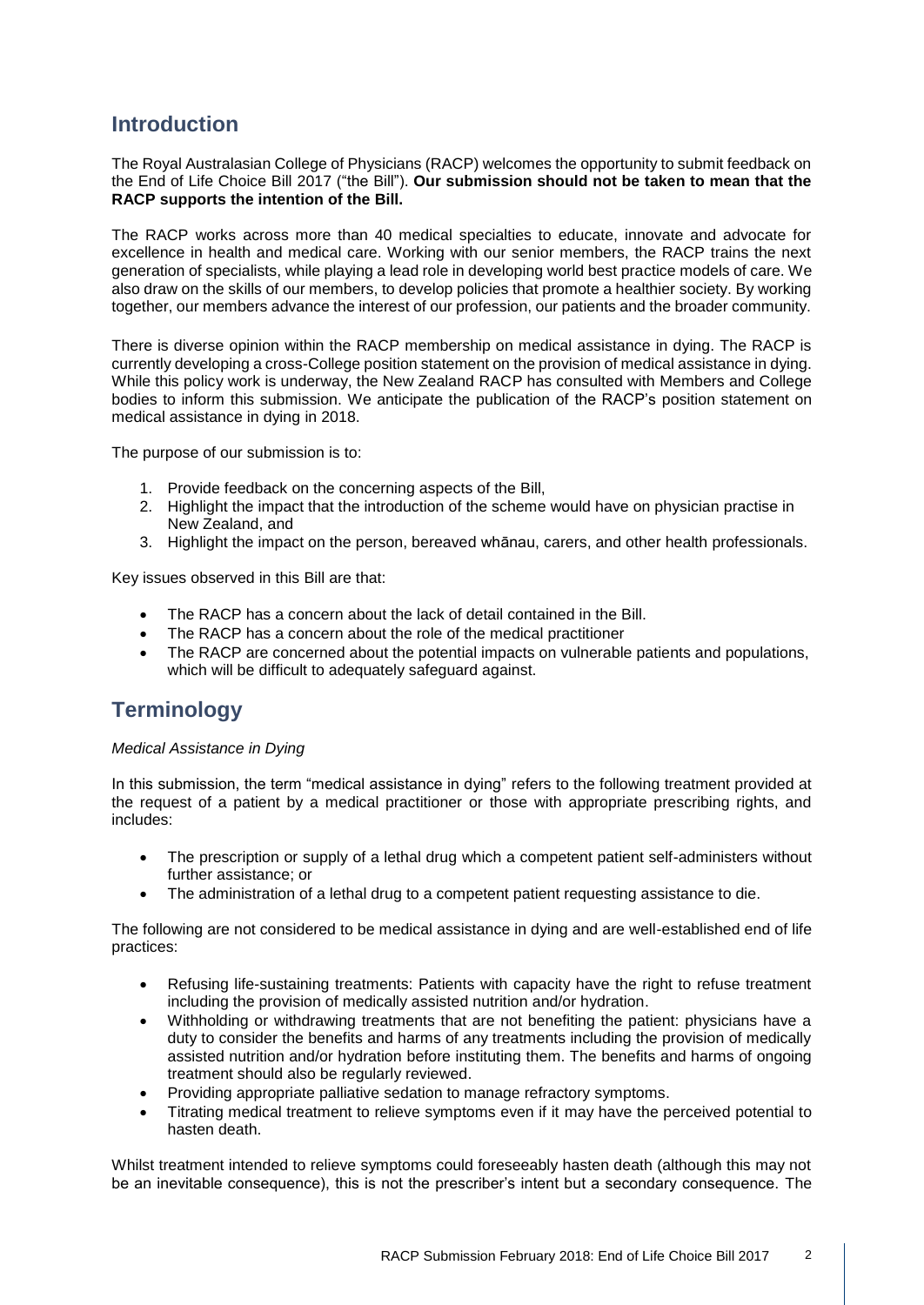primary intention is to relieve distress, not to end life. This situation is also called the "principle of double effect" 1 .

#### *Lethal Drug*

The Bill defines "assisted dying" as the "administration by a medical practitioner of a lethal dose of medication to a person to relieve his or her suffering by hastening death". The phrasing of "lethal dose of medication" could be interpreted as inconsistent with the Medicines Act 1981, which defines a medicine as any substance or article "administered to one or more human beings for a therapeutic purpose"<sup>2</sup> . The use of the phrase "lethal drug" within a definition of medical assistance in dying reduces any perceived ambiguity.

# **Background**

The legalisation of medical assistance in dying is a highly contentious and divisive issue. It raises ethical, social, legal, and religious concerns. Arguments for and against legislation are well-articulated in the medical literature and public discourse in New Zealand and internationally.

Individual patient situations at the end of life are often not straightforward. Assessment of quality of life, capacity and prognosis can be contested. If the law were changed to allow medical assistance in dying in certain circumstances, physicians would be required to asses many complex issues. Our experience tells us that there would be many patients who would not fit neatly into particular rules or situations, and working through these issues would push existing boundaries.

# **RACP Position**

The RACP is in the process of establishing a position paper on medical assistance in dying, in consultation with its membership.

While this policy work is in progress, the RACP has drawn on consultations with key College bodies as well as our broader membership to inform this submission.

The RACP holds that physicians and society have a duty to provide high quality end of life care to patients and their families and carers. This is set out in the RACP position statement 'Improving Care at the End of Life: Our Roles and Responsibilities' (May 2016)<sup>3</sup>.

The RACP advocates for:

- High quality end of life care for patients and the duty of all physicians to provide this,
- Open and honest communication with patients about impending death,
- A doctor-patient relationship based on openness, trust, and good communication,
- The positive contribution a physician can make to end of life care,
- Acknowledging and respecting different cultural preferences and approaches to death and dying, and providing culturally safe end of life care.

The RACP recognises that medical assistance in dying, as defined above, is distinct from the practice of palliative care. It should be noted that the Australian and New Zealand Society of Palliative Medicine

<u>.</u>

<sup>1</sup> Where the administration of treatment or other action intended to relieve symptoms of suffering may have a secondary consequence of hastening death. Boyle J. Who is entitled to double effect? J Med Philos 1991; 16(5): 475-94.

<sup>2</sup> Medicines Act 1981, s3.

<sup>3</sup> The Royal Australasian College of Physicians. Improving Care at the End of Life: Our Roles and Responsibilities. May 2016. Available from: [https://www.racp.edu.au/docs/default-source/advocacy](https://www.racp.edu.au/docs/default-source/advocacy-library/pa-pos-end-of-life-position-statement.pdf)[library/pa-pos-end-of-life-position-statement.pdf.](https://www.racp.edu.au/docs/default-source/advocacy-library/pa-pos-end-of-life-position-statement.pdf) Accessed 24 January 2018.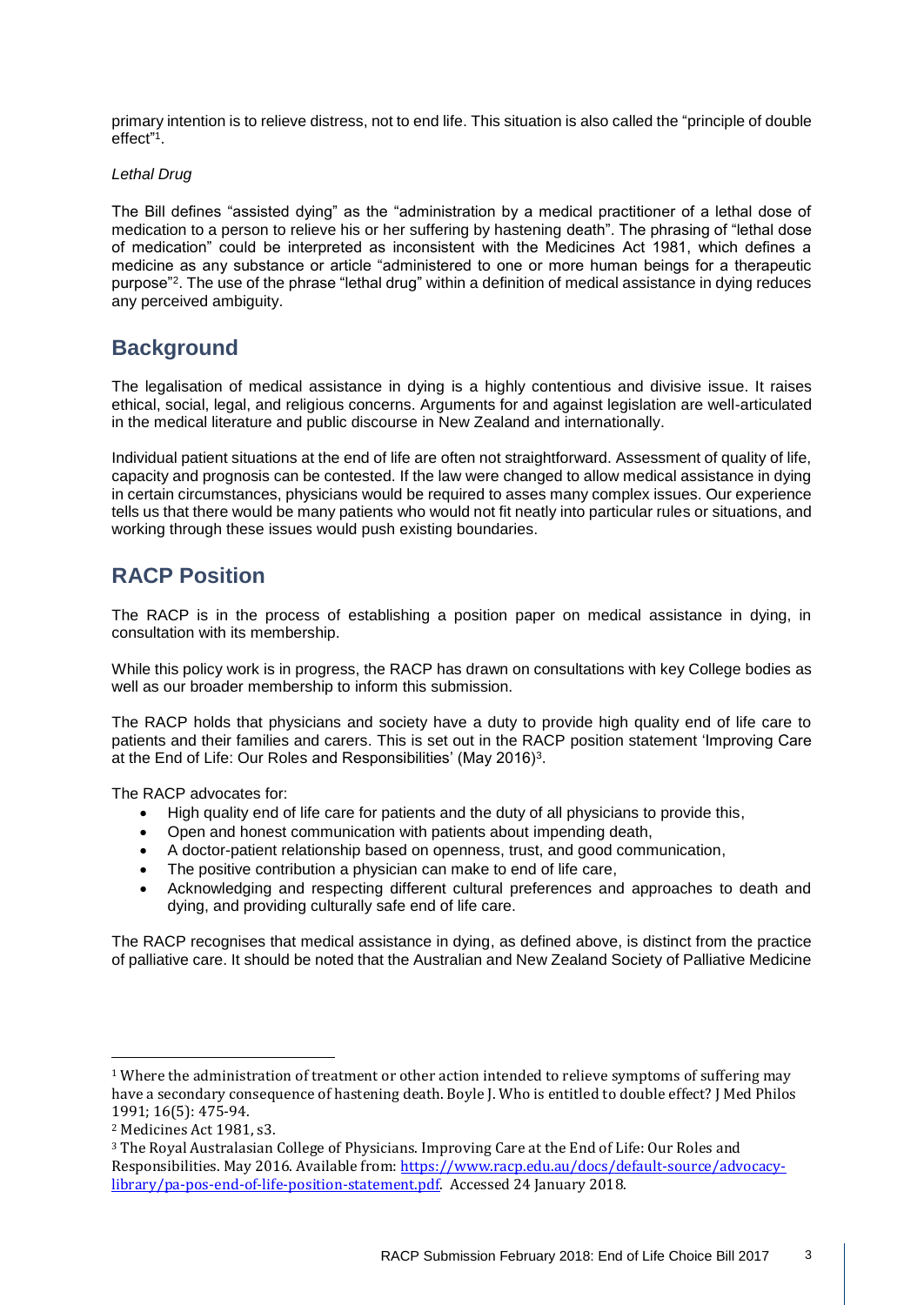has strongly stated that the provision of medical assistance in dying is not part of the Palliative Medicine discipline<sup>4</sup>.

# **RACP comments on the Bill**

# **Palliative care referral**

The RACP recognises that medical assistance in dying is not part of palliative care practice.

Specialist physicians trained in palliative care are commonly part of a multidisciplinary team caring for and monitoring patients at the end of their lives. This involvement is often essential to ensure that patients are well managed. Every patient should receive timely, equitable, good quality end-of-life care, including access to specialist palliative care where appropriate.

Referral to specialist palliative care should be strongly recommended for patients considering medical assistance in dying. However, the RACP would not recommend mandatory palliative care referral or consultation after a request has been made, for the following reasons:

- The provision of medically assisted dying must not be seen as part of palliative care. As already stated, these are distinct practices
- Referral or consultation is not mandated for any patients under existing arrangements
- Legalisation of medical assistance in dying in any form will create significant challenges for palliative medicine specialists and palliative care organisations
- The risk that involvement of palliative care referral and/or consultation is simply seen as, and becomes, a procedural step or 'tick the box' exercise

At the very least, patients must be made aware of the benefits that palliative care can offer at the end of life.

To this end, information on palliative care should be available for patients and their whānau through a neutral and centralised information service. Such a service could assist with informed consent and offer additional support by (amongst other methods):

- Providing patients with consistent information
- Providing information in accessible formats
- Supporting practitioners and healthcare institutions in answering questions from patients, whānau, carers and other members of the health care team

Regarding accessible formats, information should be provided in writing in the patient's preferred language (with oral provision of information if the patient cannot read their primary language of communication). The form of the patient's response should correspond to that of the advice provided. If oral advice and response are provided, there should be a third person present to provide witness for the whole process.

### **Discretionary participation**

<u>.</u>

Physicians wish to uphold their right to choose whether they wish to be involved in medical assistance in dying and the extent of their involvement, if any.

Many physicians consider that providing medical assistance in dying is not within the professional boundaries or authority of physicians. In addition, the system is an opt-out process. This means that instead of choosing to participate, doctors who object by conscience or ethics will need to voluntarily opt out of the system and provide the patient with information about SCENZ. This is a considerable

<sup>4</sup> The Australian & New Zealand Society of Palliative Medicine Inc. ANZSPM Position Statement on The Practice of Euthanasia & Assisted Suicide (Updated 31 March 2017). Available from [http://www.anzspm.org.au/c/anzspm?a=da&did=1005077.](http://www.anzspm.org.au/c/anzspm?a=da&did=1005077) Accessed 8 February 2018.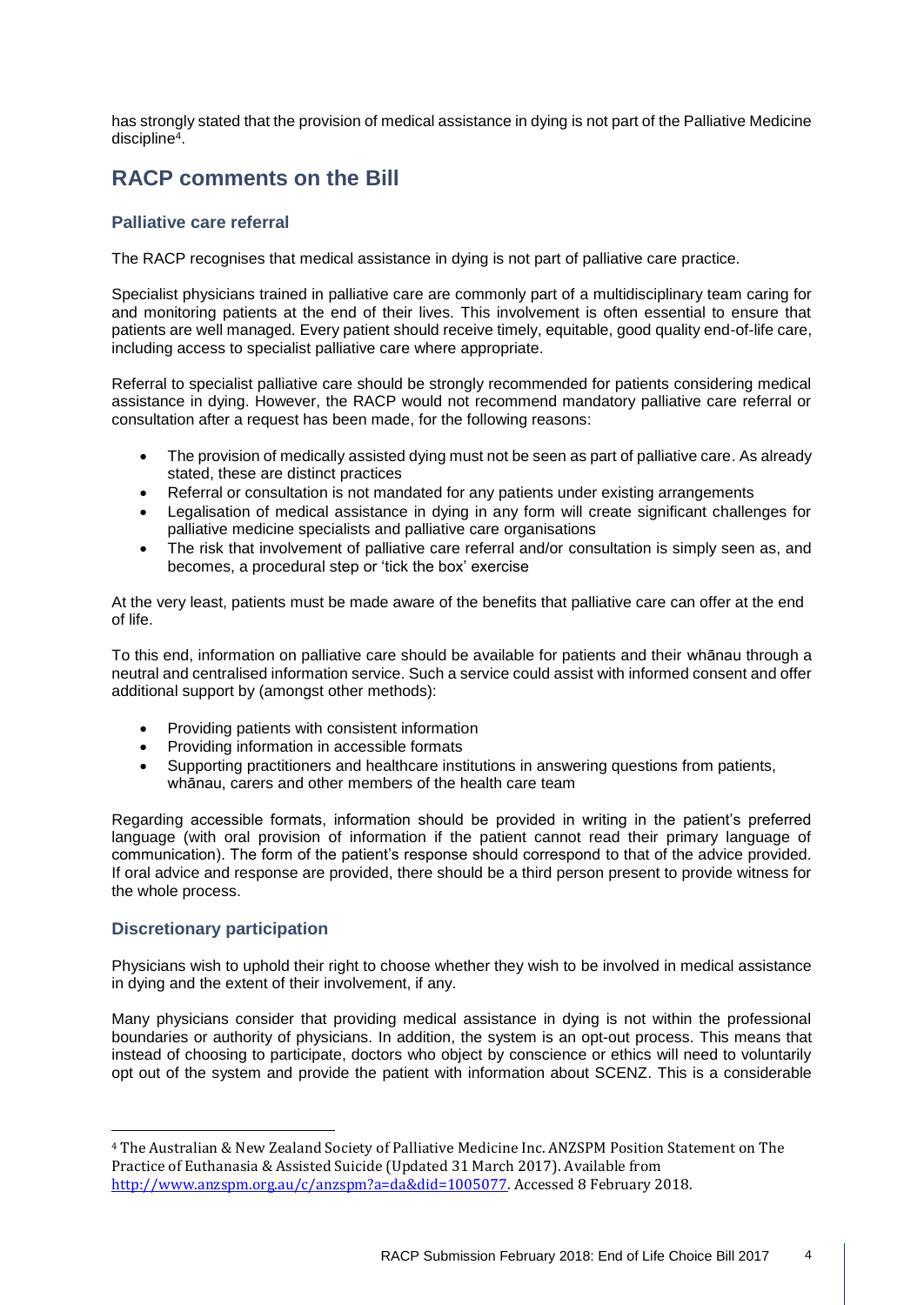burden for medical practitioners to bear. This is particularly the case in relation to the relatively severe repercussions under section 27 of the Bill if the practitioner does not comply with the Bill.

In general, where practitioners object on conscience in New Zealand, they must refer patients to another practitioner or clinic<sup>5</sup>. However, for some physicians the moral impact of referring a request for medical assistance in dying to a willing practitioner may be felt deeply. The RACP holds that physicians should not be forced to refer, but neither should they hinder patients from accessing such services.

It must be acknowledged that the provision of medical assistance in dying would affect not only the medical practitioner but the multi-disciplinary team treating the patient. Conscientious objection may also occur for individuals within multidisciplinary teams or at an institutional level.

The matter of conscientious objection may present issues in certain settings, for example inpatients who may be within an objecting hospital or hospice or who are unable to go to another clinic; practitioners who would perform medical assistance in dying but are not accredited at that site; and patients living in rural areas serviced by the objecting practitioner(s).

The Justice Select Committee should consider establishing in legislation a neutral intermediary body to maintain an opt-in, confidential list of participating practitioners and to create links with providers where appropriate. As part of this arrangement consideration should be given to involving others such as patients themselves, whānau members, and other health professionals in linking patients with an intermediary body. Requirements for participating practitioners should still apply, in that they must have:

- developed an adequate (preferably long-term) professional relationship with the patient,
- a sufficient understanding of the patient's preferences and values in relation to end of life care, and
- an informed understanding of the patient's medical condition.

Having a centralised body such as this managing conscientious objection may also go some way to alleviate very difficult conversations between patients and treating physicians. However, this must be on a voluntary basis.

Protections should be available for participating or objecting practitioners who do not wish to be identified. Some practitioners might encounter stigma, victimisation, harassment and other issues relating to perception by patients, whānau, colleagues and the broader community, if a public register of practitioners is mandated. A practitioner may not want to be identified because they are concerned that patients will not come to see them if they are known to be participating in medical assistance in dying. Conversely, a patient may refuse to see a doctor if they choose not to participate which may compromise timely assessment and care in a geographical area where there are limited doctors to see.

It should also be recognised that some practitioners may be potentially willing to participate in medical assistance in dying for eligible patients in limited ways e.g. in a limited range of cases, or in only providing a second opinion.

### **Suitable medical practitioner**

<u>.</u>

As stated above, if the Bill is enacted then the RACP uphold the right for a practitioner to choose whether they wish to be involved in medical assistance in dying.

The Bill does not provide sufficient details about the 'attending medical practitioner' or the 'independent medical practitioner', for example how long they must have known the patient, their qualifications, and expertise.

If medical assistance in dying is legalised, the RACP would support safeguards proposed by AMA Victoria that relate to participating medical practitioners having:

<sup>5</sup> In New Zealand in relation to accessing reproductive health services health practitioners who object as a matter of conscience must refer the requesting person to a practitioner or clinic where they can obtain the service. Health Practitioners Competence Assurance Act 2003, s174.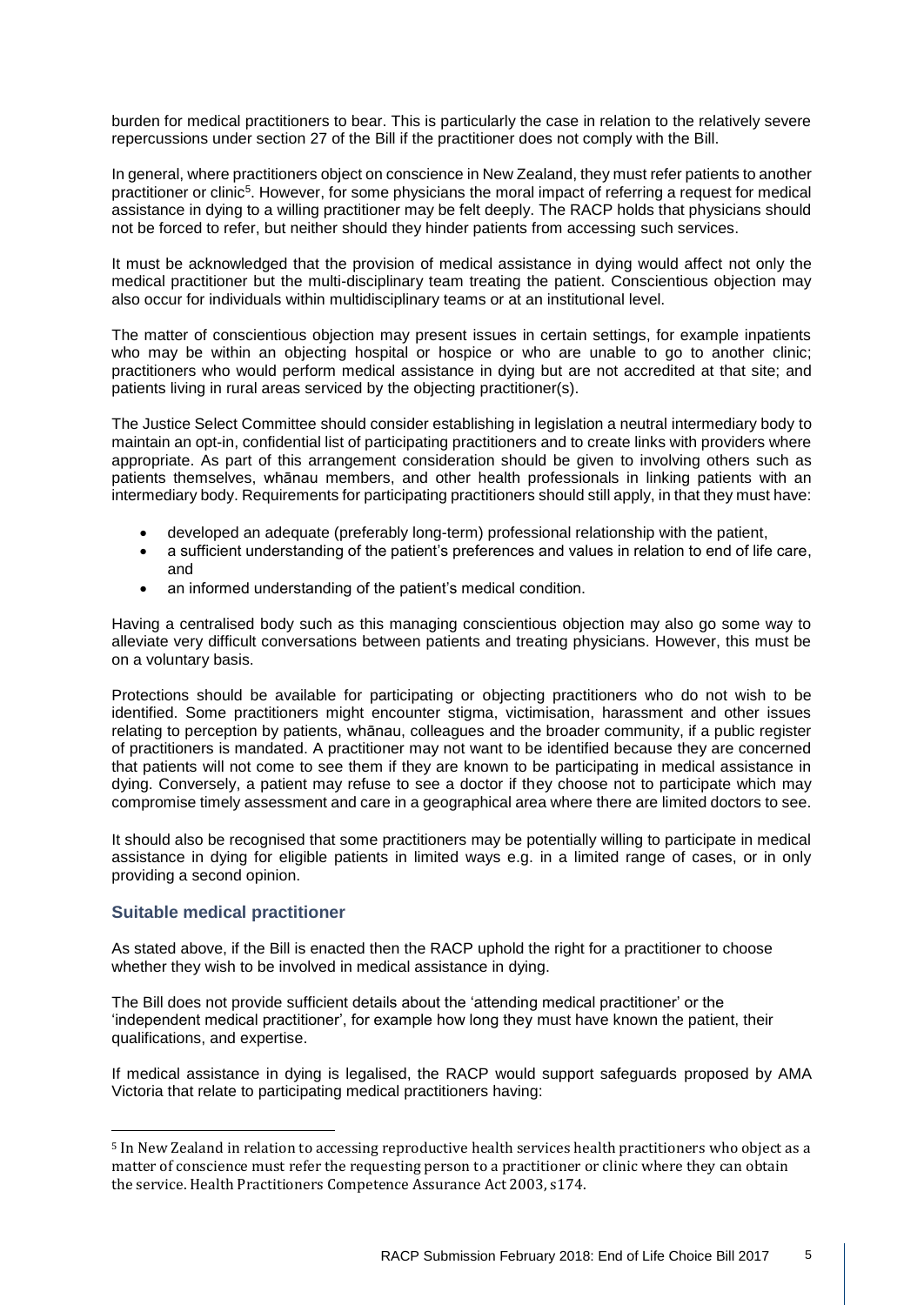- Developed an adequate (preferably long-term) professional relationship with the patient,
- A sufficient understanding of the patient's preferences and values in relation to end of life care, and
- An informed understanding of the patient's medical condition<sup>6</sup>.

Participating practitioners would also have to be properly skilled in several domains and would have to be qualified in the diagnosis and prognosis of the specific medical condition. The Justice Select Committee could consider setting out the domains of expertise required to provide medical assistance in dying, rather than circumscribing it to a particular profession or qualification level, which could create restrictions to access, or lead to an inexperienced medical practitioner confirming a request. For example, a neurologist who specialises in stroke care, and holds qualifications in neurology, may still not have sufficient experience of motor neurone disease management to be able to discuss prognosis in detail, or answer questions about the role of artificial ventilation. This would need to be balanced against the equitable access issues that arise in the remote areas when patients are too sick to travel. These situations would require more detailed consideration around how equitable access to assessment by someone suitably skilled could be achieved.

# **Clause 4 – "Meaning of person who is eligible for assisted dying"**

#### *"Likely to end his or her life"*

The section which states that a person who qualifies for medically assisted dying must be "likely to end his or her life within 6 months". This implies that, if legislated, medical assistance in dying would be eligible only for those who are determined to arrange to end their lives within the next 6 months. The section should instead read "who has a terminal illness whose life is likely to end within 6 months".

#### *6-month time period*

<u>.</u>

Being confident of a 6-month time span on an individual basis is very difficult<sup>7</sup>. Prognostication is generally a variable skill not only affected by patient factors but also level of clinician experience, duration of relationship with the patient, and whether it is done by an individual or a multidisciplinary team. It is based on statistical data which will only apply on average. Therefore, if a certain group of patients have a 6-month expectation of life, a significant proportion will die before this time and a significant proportion afterwards. Studies are also heterogeneous. Most studies have been in the cancer population and there are studies in the non-cancer population where forecasting is even more inaccurate.

# **Clause 12 - Capacity assessment by a "specialist"**

Clause 12 requires a "specialist" (as defined in the Bill as a psychiatrist or psychologist) to assess competence of the person, if either the attending and/or independent medical practitioners are uncertain about whether the person is competent.

A psychologist is unlikely to provide the same opinion as a psychiatrist. Some medical conditions, which a psychologist is not trained to diagnose or assess, may affect the decision-making capacity of the person. The RACP strongly recommends that the Committee seeks the advice of the Royal Australasian and New Zealand College of Psychiatrists on these issues.

<sup>6</sup> AMA Victoria. Physician Assisted Dying Position Statement. Available from

[https://membership.amavic.com.au/files/DAM/Policy%20and%20Advocacy/2016/AMA%20Victoria%2](https://membership.amavic.com.au/files/DAM/Policy%20and%20Advocacy/2016/AMA%20Victoria%27s%20position%20statement%20on%20physician%20assisted%20dying.pdf) [7s%20position%20statement%20on%20physician%20assisted%20dying.pdf.](https://membership.amavic.com.au/files/DAM/Policy%20and%20Advocacy/2016/AMA%20Victoria%27s%20position%20statement%20on%20physician%20assisted%20dying.pdf) Accessed 25 January 2018.

<sup>7</sup> White N, Reid F, Harris A, Harries P, Stone P A Systematic Review of Predictions of Survival in Palliative Care: How Accurate Are Clinicians and Who Are the Experts? PLOS ONE 2016; 11 (8): e0161407.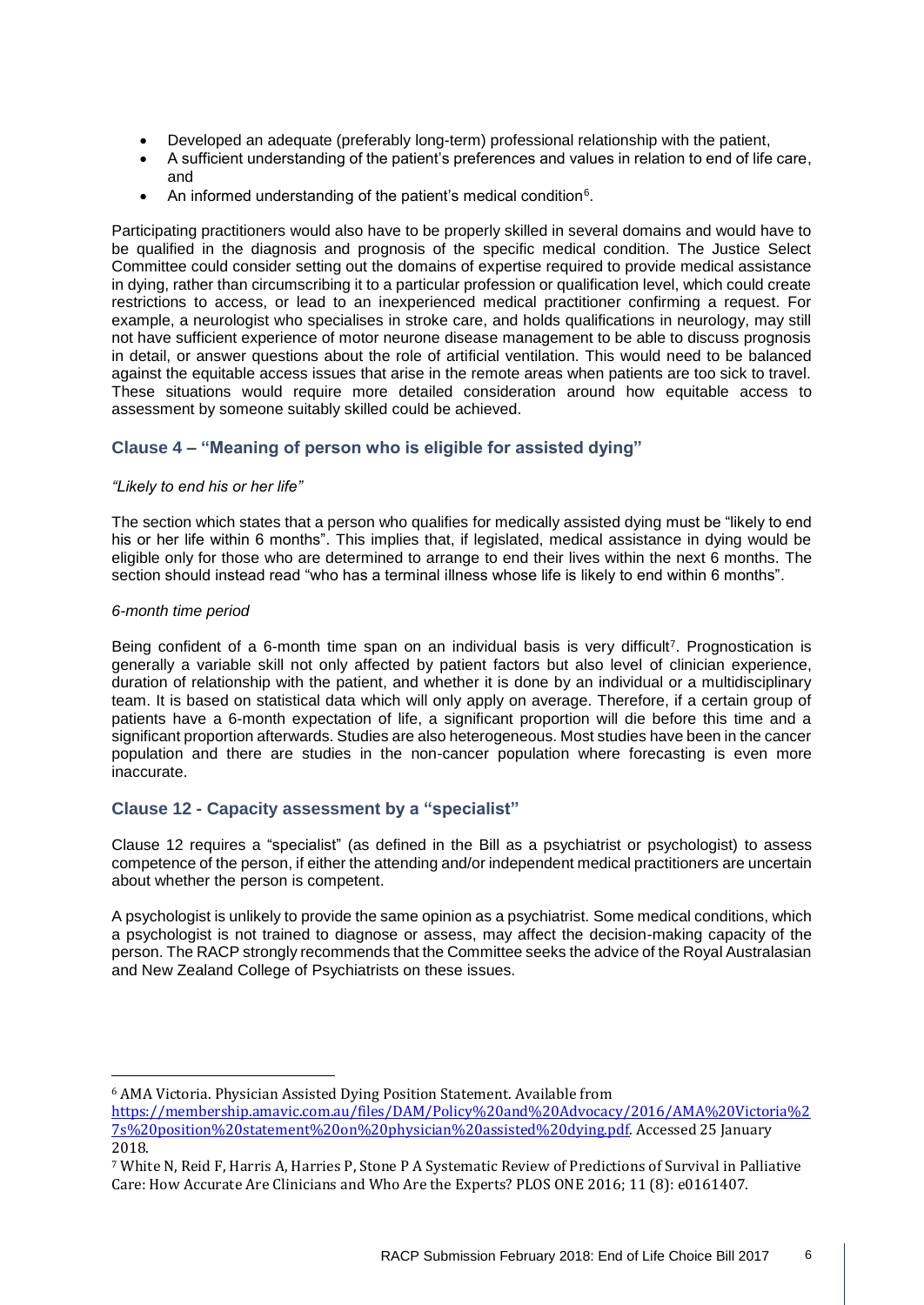# **Protection of vulnerable people**

The RACP has concerns about under diagnosis of people with depression. The many groups who experience poor access to good end of life care, and risks to individuals who do not fit the criteria or who do not want medical assistance in dying. There is also the risk of coercion of vulnerable patients to end their lives, which will be difficult to completely safeguard against.

#### *Grievous and irremediable medical condition*

The ambit of who is eligible under section 4 of the Bill is too wide. The wording "grievous and irremediable medical condition" is of particular concern, due to the lack of definition and potential for wide ambit of application. It is unclear whether this could include mental illness, chronic disease or even general frailty.

The wide definition also risks capturing vulnerable people including the elderly, those with mental illness, or those with a disability. The Bill may place pressure on vulnerable elderly people, who may feel that they are a 'burden' on others. These feelings may be due to depression, financial problems, or whānau dynamics.

This is a potential risk particularly with elderly people who are more susceptible to depression and suicide<sup>8</sup>. Growing evidence shows that people who develop dementia under the age of 70 are at increased risk of suicide, especially if there are symptoms of depression and anxiety. This means that people in these age groups might consider medical assistance in dying in some circumstances. The RACP are concerned about the impact that the medical assistance in dying debate may have on older persons. We recommend that elderly people who are experiencing depression are not given the option of medical assistance in dying instead of proper diagnosis and treatment of mental health issues; and that suicide prevention programs also need to include older persons. We also acknowledge the Royal Australia and New Zealand College of Psychiatrist's recommendation that good quality assessment, care, and support is provided for those with dementia<sup>9</sup>.

#### *Groups with poor access to good end of life care and palliative care*

Individuals with poor access to good end of life care may choose medical assistance in dying even though symptom relief and a peaceful death could have been provided if they had had appropriate access to end of life care.

It is important to highlight that inequitable access to consistent, good quality end-of-life care persists for some groups of people in New Zealand. This includes people from culturally and linguistically diverse backgrounds and low-income groups<sup>10 11</sup>.

The quality of healthcare that patients receive towards and at the end of life also significantly affects the patient and their whānau, friends, and carers.

<sup>&</sup>lt;u>.</u> <sup>8</sup> The Royal Australia and New Zealand College of Psychiatrists. Submission to the Ministerial Advisory Panel's discussion paper on a Voluntary Assisted Dying Bill. April 2017. Available from

[https://www.ranzcp.org/Files/Resources/Submissions/0678o-President-and-Chair-to-Prof-Owler-re-](https://www.ranzcp.org/Files/Resources/Submissions/0678o-President-and-Chair-to-Prof-Owler-re-VIC-Vol.aspx)[VIC-Vol.aspx.](https://www.ranzcp.org/Files/Resources/Submissions/0678o-President-and-Chair-to-Prof-Owler-re-VIC-Vol.aspx) Accessed 23 January 2018.

<sup>9</sup> The Royal Australia and New Zealand College of Psychiatrists. Position Statement 67: Physician assisted suicide. February 2016. Available from

[https://www.ranzcp.org/Files/Resources/College\\_Statements/Position\\_Statements/PS-67-Physician-](https://www.ranzcp.org/Files/Resources/College_Statements/Position_Statements/PS-67-Physician-Assisted-Suicide-Feb-2016.aspx)[Assisted-Suicide-Feb-2016.aspx.](https://www.ranzcp.org/Files/Resources/College_Statements/Position_Statements/PS-67-Physician-Assisted-Suicide-Feb-2016.aspx) Accessed 23 January 2018.

<sup>10</sup> Gott M, R Allen, T Moeke-Maxwell, C Gardiner, and J Robinson. No matter what the cost: A qualitative study of the financial costs faced by family and whānau caregivers within a palliative care context. Palliat Med 2015; 29(6): 518-28. Available from https://www.ncbi.nlm.nih.gov/pmc/articles/PMC4441882/. Accessed 25 January 2018.

<sup>11</sup> Frey R, Gott M, Raphael D, Black S, Teleo-Hope L, Lee H, Wang Z. Where do I go from here? A cultural perspective on challenges to the use of hospice services. Health Soc Care Community [Internet] 2013; 21(5):519-29. Available from [https://www.ncbi.nlm.nih.gov/pubmed/23638970.](https://www.ncbi.nlm.nih.gov/pubmed/23638970) Accessed 25 January 2018.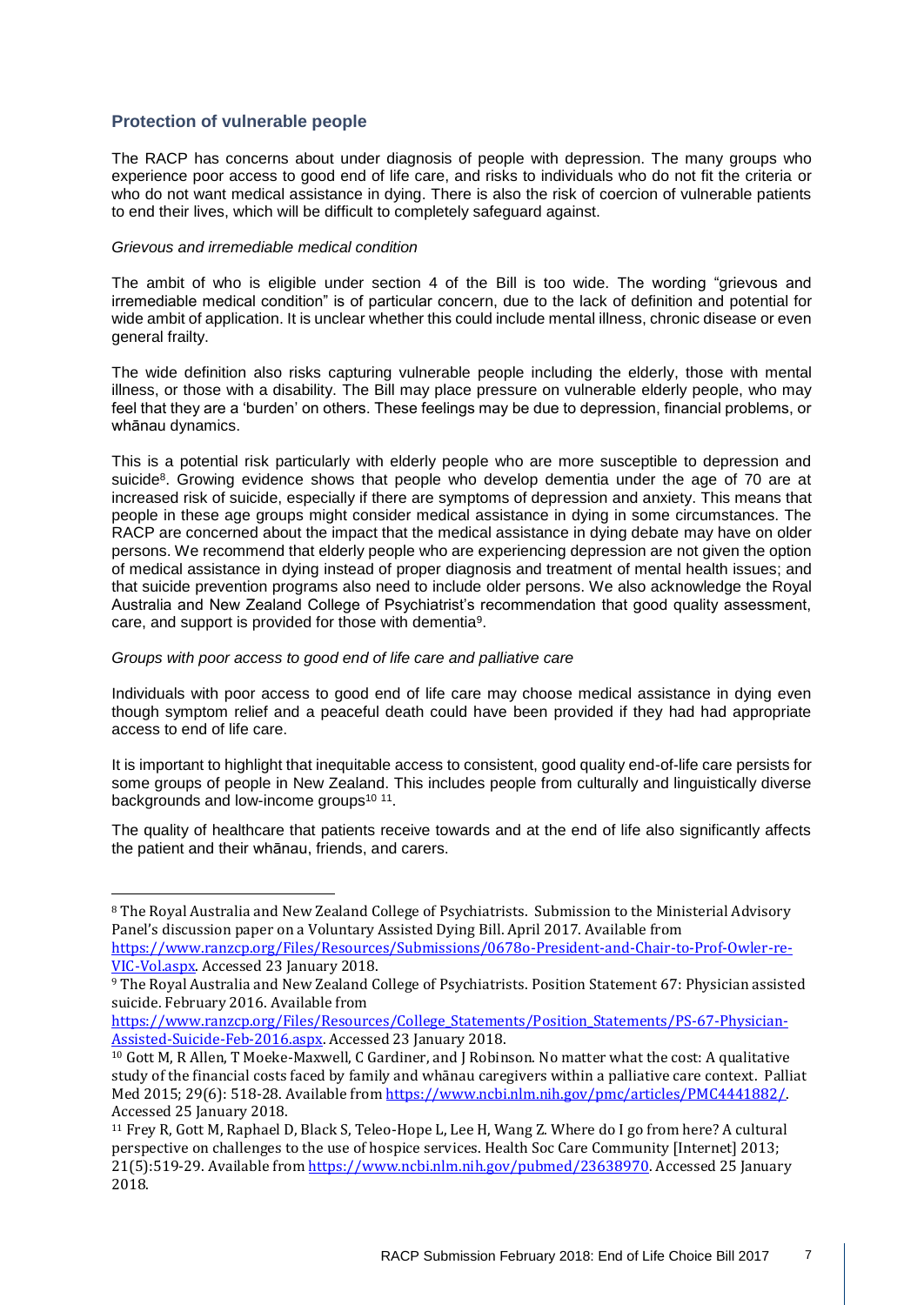#### *Individuals who do not fit the criteria or who do not want a medically assisted death*

There is a risk that the bill would compromise the treatment or palliative options available for people who do not fit the criteria or who do fit the criteria but do not want a medically assisted death. If medical assistance in dying is legalised, a contemporaneous legal provision clarifying double effect must be introduced to avoid any implicit assumption that those experiencing severe suffering who do not fit the criteria or who do not want a medically assisted death cannot receive treatments which might, as an unintended secondary consequence, hasten their deaths.

#### **Financial advantage**

The Bill does not address or provide protection against any financial advantage potentially gained by any relative or close associate of the patient, including any advantage gained by a person nominated to assist with the end of life process.

#### **Role of SCENZ**

The Bill states that a group will be established called the Support and Consultation for End of Life in New Zealand group ("SCENZ"). SCENZ will be established by the Director-General of Health and serviced by the Ministry of Health. SCENZ will maintain a list of medical practitioners, specialists in mental health, and independent medical practitioners. They will write standards of care, provide advice on medical and legal procedures, and provide practitioners with practical assistance if requested.

The exact role and ambit of SCENZ have not been discussed in sufficient detail. More clarification is needed. Practitioners participating in SCENZ will need current registration with the regulatory authority (the NZ Medical Council) and any other appropriate qualifications required for the role. For further detail, see the above section on suitable medical practitioners.

#### **Māori perspective**

<u>.</u>

The Bill fails to acknowledge the existence of a mātauranga Māori (Māori worldview) approach to death and dying, which can vary within whānau, hapū, and iwi. It is important to note that some of the assumptions underpinning the Bill, including ideas of "choice" and "dignity" as used in the Bill, are not in fact universal but are based on cultural assumptions.

Dying and sickness from a mātauranga Māori perspective do not happen solely to the individual. This is reflected for example in the practice of kirimate and whānau pani (bereaved whānau). In these practices (which vary from rohe to rohe) the close family of the deceased effectively enter into the world of the dead during the tangihanga and become highly tapu, and are returned to the world of the living through their participation in the hakari and other rituals<sup>12</sup>.

The body is important in the traditional Māori funeral custom. The wairua (spirit) of the deceased is considered to stay by its body at first, and needs encouragement to start on the journey to the next world. This underscores the importance of the body as a focus for Māori funeral custom (tangihanga). When a Māori patient dies it is critical that the whānau has prompt access to the tūpapaku. If a postmortem is required this must be done as soon as feasible<sup>13</sup>.

The New Zealand Committee of the RACP upholds a Māori perspective on death and dying:

*"An important cultural consideration in Te Ao Māori is that the mauri of a person is independent from their brain, in this context spiritual presence is still respected during physical and psychological deterioration. Furthermore, the mana of an iwi and whānau is often relative to the number of kaumātua (elders) present. As such, independent of whether Māori elderly are in* 

<sup>12</sup> Higgins R and Moorfield JC. Tangihanga: Death customs. in Ka'ai TM, Moorfield JC, Reilly MJP, Moseley S (eds). Ki te Whaiao: An introduction to Māori culture and society. Auckland: Pearson Education; 2004.

<sup>13</sup> Māori Health Committee and New Zealand CPD Committee. Guideline commentary on care and support of Māori and their whānau around the time of death. Sydney and Wellington: Royal Australasian College of Physicians; 2011.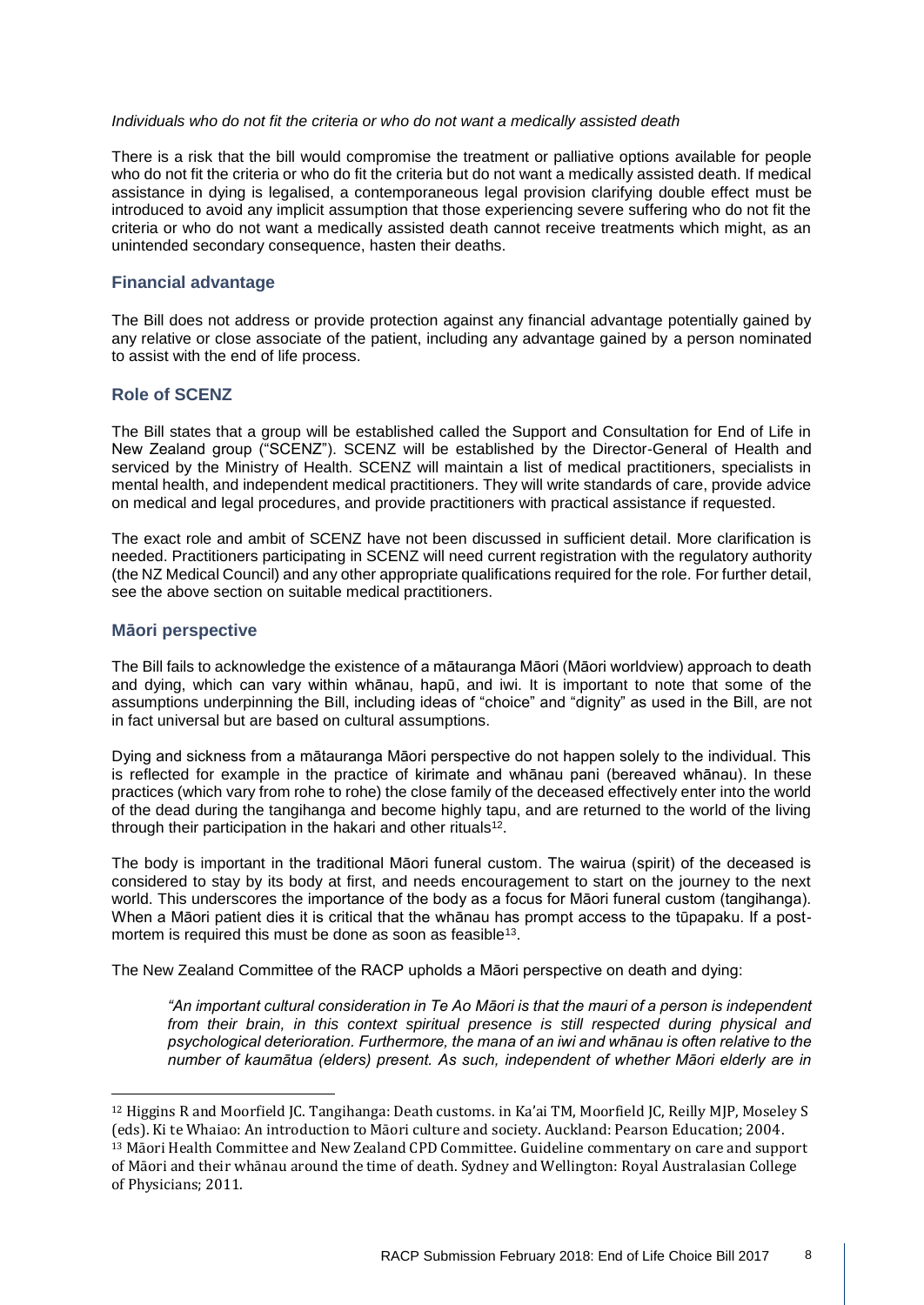*poor health their continuing presence is seen as enhancing the mana of their Marae and people".* 

The assumption that death is therefore about individual choice is a faulty one. This also problematizes the processes as outlined in the Bill, especially the lack of whānau involvement in key decision-making points.

The Bill also fails to acknowledge the problematic relationship between Māori and social policy and legislation. While it makes claims as to the efficacy of the legislative safeguards for the vulnerable in other jurisdictions, it does not allow for the historical and social context that is unique to New Zealand. In this context, seemingly universal legislation often has a disproportionately negative impact on Māori. This is noticeable in many spheres of New Zealand life including education, justice, and health. Factors such as "unconscious bias" can influence how policy is implemented in such areas, is not accounted for in legislation, and ends with outcome disparities in many areas for Māori.

#### **Role of the medical practitioner**

#### *Communicating a negative decision*

Section 13 requires the practitioner to communicate the reasons for a negative decision. These are complex conversations that require context, skill and nuance and the RACP would recommend that this step be recommended in relevant guidelines rather than prescribed as a legislative requirement.

#### *Administering a lethal drug*

There is a lack of definition of the role of the medical practitioner in relation to administering the lethal drug. It is unclear whether the lethal drug is administered by the medical practitioner or by the person (in this context "the person" meaning the patient, which is the terminology used in the Bill).

Under section 3 of the interpretation section of the Bill, "assisted dying" is defined as "the administration by a medical practitioner of a lethal dose of medication to a person to relieve his or her suffering by hastening death". Under s 16(4) the medical practitioner "must administer" the medication. S16(4) also states that the medical practitioner must administer the medication by "providing" it to the person using the methods described in section 15 (3)(a) (i) – (iv). Sections 15 (3)(a) (i) and (ii) discuss ingestion and intravenous delivery of the medication "triggered" by the person, but does not provide a definition of "triggered".

Definitions of "providing" or "administer/administration" or "triggered" are not included. This makes the role of the medical practitioner unclear. Clarification is required as to whether the medical practitioner is expected to inject or otherwise administer the lethal drug themselves, to give the medication to the person to administer, or if someone else will administer the lethal drug.

Some practitioners may wish to only be involved in the prescription stage and not the administration stage of the lethal drug. Alternatively, SCENZ participants could be the only practitioners to administer the lethal drug to the person.

#### **Attendance by a healthcare worker or practitioner at the time the person selfadministers the lethal drug, including role and obligations**

The role and obligations of an attending practitioner are important considerations that require further examination. If medical assistance in dying is legalised, attendance may put treating physicians in a difficult situation – opening up the risk of a physician refusing care to a patient at a time of significant vulnerability and of major physical and existential need.

The RACP suggests that there be no statutory prohibition to attendance by a health practitioner, and that the patient and the health practitioner should both be freely able to request or decline the health practitioner being present.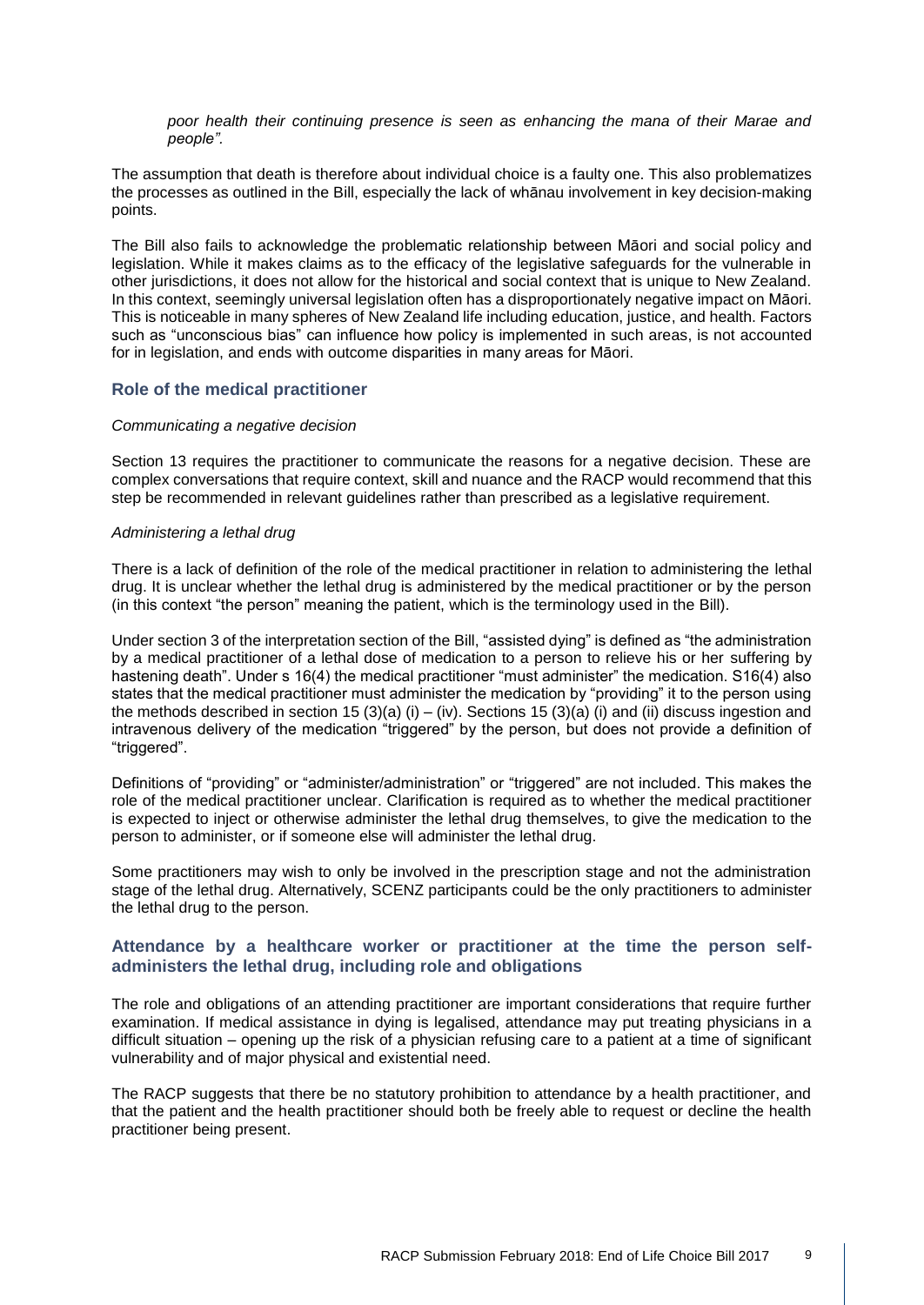If a health practitioner is present, comprehensive guidance should be available covering what to do in a range of scenarios e.g. management of side effects, if the patient does not die in the expected time period, failure of self-administration or if the lethal drug is not effective.

# **Lethal drug not effective - the obligations of a health practitioner be to treat a person who has chosen to ingest the lethal drug**

The obligations of a practitioner in scenarios where a lethal drug is not effective requires examination. These issues will also be different depending on the type of health practitioner. Documentation indicating that a person has chosen to take a lethal drug would have to be readily available to ensure any treatment provided accords with the patient's wishes. There are serious risks that outcomes may not always be certain and may be the opposite to what was intended.

Possible scenarios include:

<u>.</u>

- A medical practitioner in attendance when the patient ingests a dose of the lethal drug and it has not been effective
- A medical practitioner in the Emergency Department receiving a patient who has ingested the lethal drug but it has not resulted in the death of the patient – moreover, if there is uncertainty as to whether the patient intended to die, and so health professionals would be obliged to provide life-saving interventions
- A medical practitioner in the Emergency Department receiving a patient who has ingested the lethal drug and the family request treatment because they do not agree with the patient's decision to end their life
- A paramedic called to a patient who has ingested a dose of the lethal drug but it has not been effective
- A paramedic called by the family to a patient who has ingested a dose of the lethal drug because the family do not agree with the patient's decision to end their life

Clear guidelines would have to be developed to assist and protect all individuals involved in the above scenarios before, during, and afterwards. These must be developed in consultation with the medical profession and other relevant health professions.

### **Support services for conflict, bereavement, and distress**

The RACP recommends that adequate whānau support should be provided, counselling and conflict mediation services as part of this process. There is no mention in the proposal about what support systems will be provided for individuals, whānau, and health professionals who may be involved, regardless of whether the patient ultimately proceeds with a medically assisted death or not.

This must be dealt with in any proposed framework, perhaps via SCENZ. The impact of conflict and bereavement can be considerable, as can the stress on individual practitioners receiving requests on a regular basis, and at varying levels of involvement. Practitioners may, for example, face pressure from patients who are deemed not to meet the criteria for access. Patients may also face pressure or coercion from whānau or carers.

Medically assisted deaths may also lead to enduring conflict and complex grief for remaining whānau, carers, and health professionals. Physicians may be placed in very difficult situations when an individual wants medical assistance in dying but whānau disagree with their decision. The whānau may then blame the physician if it goes ahead. Evidence shows that many doctors who have participated in medical assistance in dying experience emotional distress<sup>1415</sup>. Adequate support including counselling services should be provided for practitioners who are involved in the process.

<sup>14</sup> Emanuel EJ, Onwuteaka-Philipsen BD, Urwin JW, Cohen J. Attitudes and Practices of Euthanasia and Physician-Assisted Suicide in the United States, Canada, and Europe. Journal of the American Medical Association. 2016;316(1):79-90.

<sup>15</sup> Stevens KR, Jr. Emotional and psychological effects of physician-assisted suicide and euthanasia on participating physicians. Issues in Law & Medicine. 2006;21(3):187-200.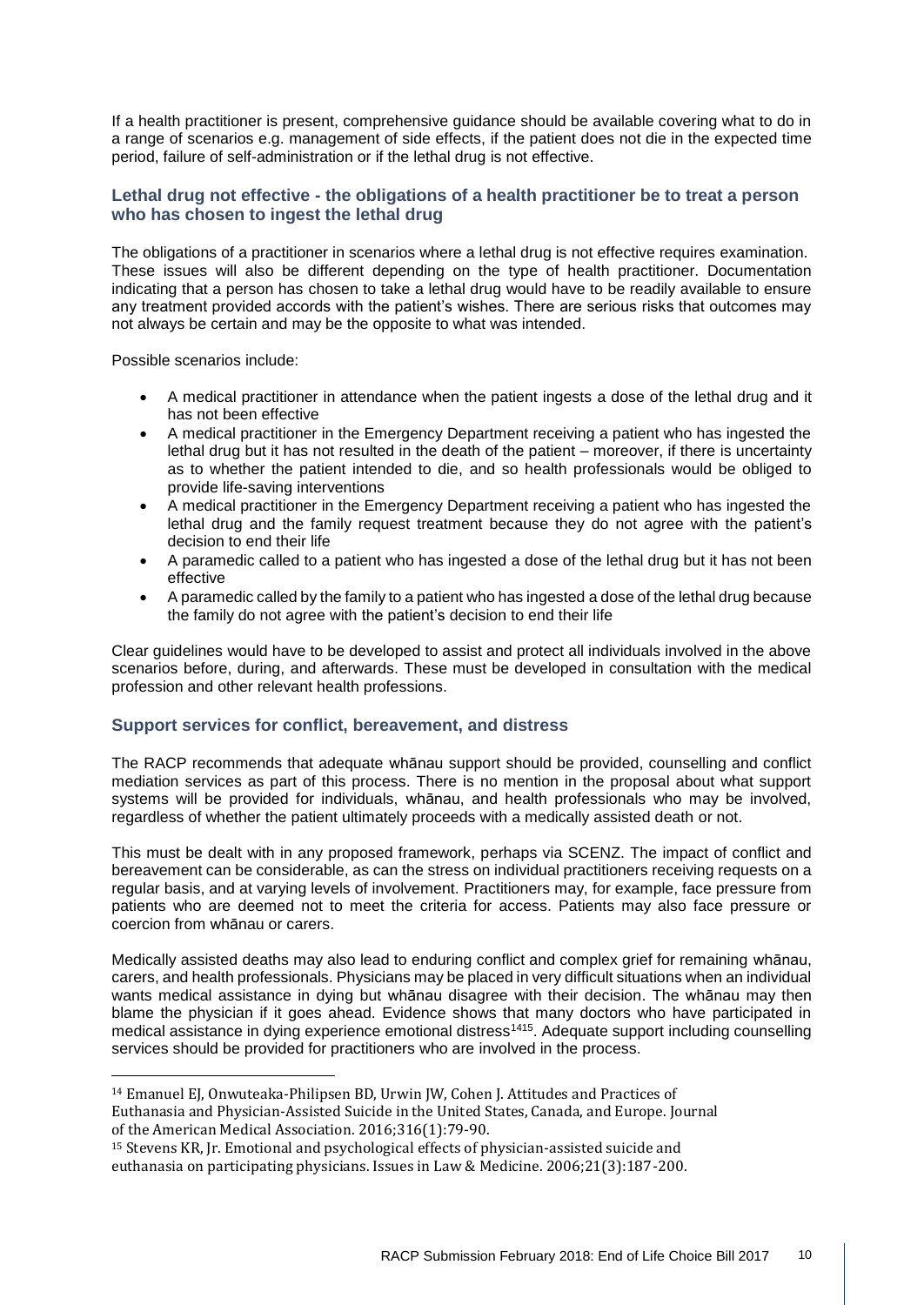If a proposal is legalised in New Zealand, there is a clear need for education, support, and guidance for bereaved whānau members and health professionals.

#### **Patient-doctor relationships**

The doctor's potential role in assisted dying may have an impact on doctor-patient relationships. Participation in assisting people to end their lives may also impact trust in the medical profession particularly amongst vulnerable groups who may be more reluctant to seek treatment.

#### **Certification as to death**

It is acknowledged there may be some stigma in listing medically-assisted in dying as the cause of death on the death certificate. However, there is significant public interest in having this information available in a de-identified manner. Cause of death data must remain accurate for future planning of medical care. The cause of death must not only include the terminal illness that made the patient eligible, but also that a substance was taken to provide active assistance to the patient in dying. Listing both the immediate and underlying causes of death (as is currently the case) could be considered.

#### **Medical records to be kept**

It is imperative that robust and accurate records are kept both at the micro and macro levels and as part of the medical record. Reporting must be undertaken directly to a monitoring body to track trends, the reasons for patient requests, and other important information to monitor the process. For example, there could be a specific reportable form filled out and sent to a monitoring body for review.

#### **Data collection**

A system for the careful and thorough collection of data is essential for monitoring the effects of legalisation. This system must be part of any proposed legislation. Monitoring should cover a range of areas including reasons for requests, conscientious objection, disposal of unused lethal drug, and impact on suicide rates.

Data sovereignty and retaining authority over one's own medical information (including samples and genetic material) is an important issue for Māori and indigenous peoples globally. Any data collection protocols developed as a result of legislation should be co-designed with Māori.

#### **Privacy issues**

Although the RACP acknowledges the importance of thorough data collection, there are privacy concerns in relation to the names held by SCENZ of practitioners involved in end of life practises. Strong safeguards should be put in place to keep practitioner names and practice names private (Unless they choose to be on a public register) and to protect the medical professionals involved.

#### **Evidence-based review period**

The RACP agrees that a review period is appropriate to include in the Bill. As a minimum, a parliamentary committee should scrutinise the data collected and the operation of the legislation. This might lead to amendment or further public consultation. If the introduction of medical assistance in dying is found to have negative or unintended effects, there must be a mechanism to review or withdraw the legislation and to examine and manage problems arising in practice, unforeseen or otherwise.

#### **Public health message**

Some members have raised concerns about conflicting health messages whereby suicide becomes acceptable in certain circumstances, and the impact this may have on impressionable groups such as youth.